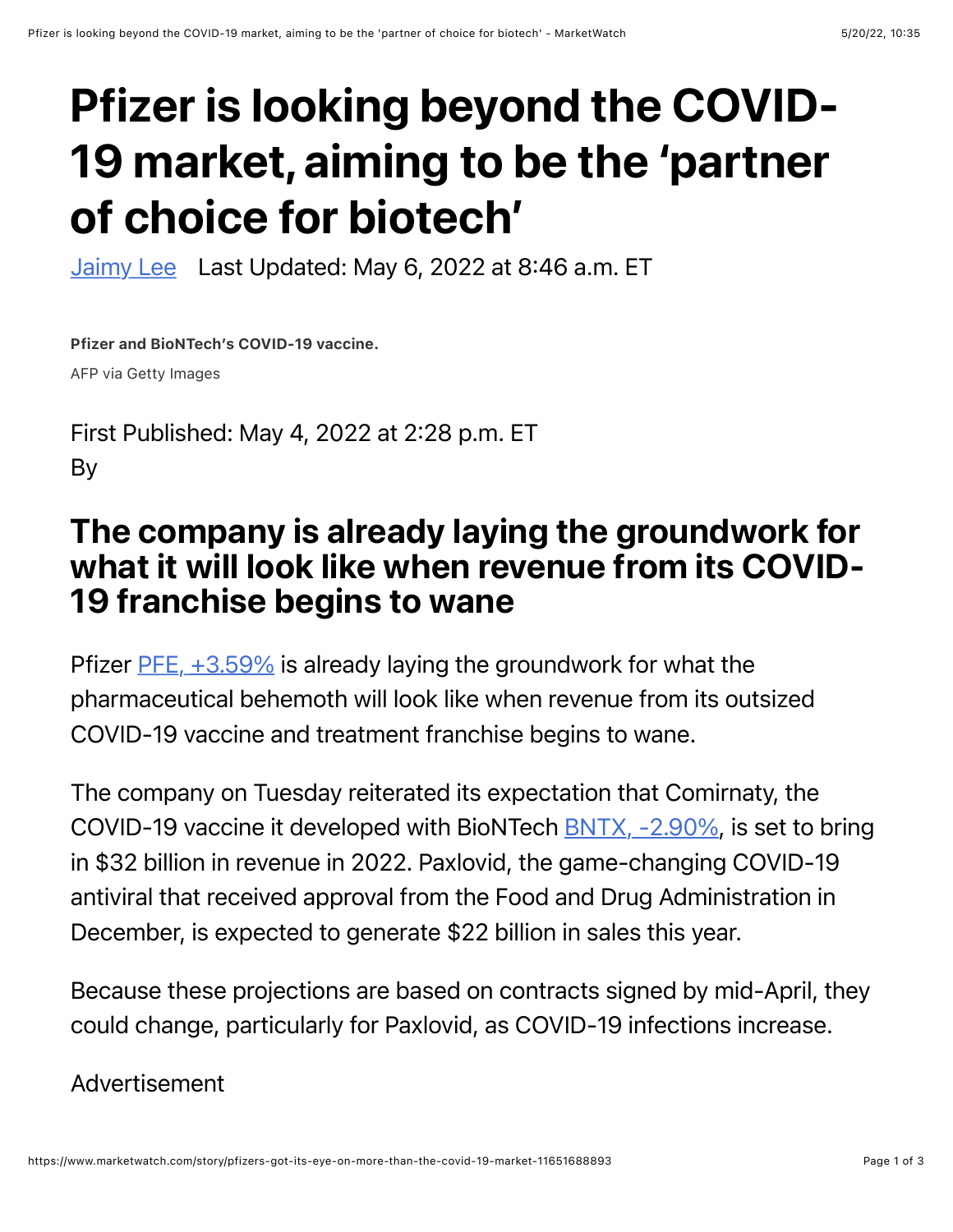"People are tired after three years of living very different, difficult lives," Pfizer CEO Albert Bourla told MarketWatch. "So it's clear that we will start seeing more and more waves. When people are wearing masks, when they are not having to provide guarantees that they are vaccinated or not, there will be waves. I don't know if that will happen in the fall or it will happen in a different time in the U.S. because we have been surprised. But it will happen."

Comirnaty's \$13.3 billion in revenue in the first quarter handily beat Wall Street's expectations — the FactSet consensus was \$10.5 billion — but that means roughly 41% of Pfizer's projected sales for Comirnaty this year took place in the first three months of the year.

That's "a clear signal of slowing in the vaccine end market and directly in conflict with the 'back-half weighted' revenue trajectory for the year implied by [Moderna] management for their franchise," SVB Securities analyst Mani Foroohar told investors on Wednesday.

Moderna's [MRNA, -4.97%](https://www.marketwatch.com/investing/stock/MRNA?mod=MW_story_quote) leadership has instead predicted that the bulk of its COVID-19 vaccine sales will occur in the second half of the year, timed to a fall booster campaign in the Western Hemisphere. (Moderna on Wednesday reported \$[5.9 billion in sales of its COVID-19 vaccine](https://www.marketwatch.com/story/modernas-stock-soars-8-after-beating-revenue-earnings-expectations-for-the-quarter-2022-05-04?mod=mw_quote_news&mod=article_inline) in the first quarter and projects \$21.0 billion in total sales for the shot in 2022.)

If Wall Street thinks that the COVID-19 vaccine market is waning, that could further explain why a cash-flush Pfizer is feeling acquisitive. The company has already spent about \$7 billion on deals in the last six months, with plans for more dealmaking.

Pfizer just closed its \$6.7 billion acquisition of Arena Pharmaceuticals Inc. That deal gives Pfizer ownership of an experimental ulcerative colitis drug that [recently reported](https://www.marketwatch.com/story/pfizers-new-ulcerative-colitis-drug-improves-clinical-remission-rates-in-phase-3-study-2022-03-23?mod=article_inline) impressive top-line data from a Phase 3 clinical trial.